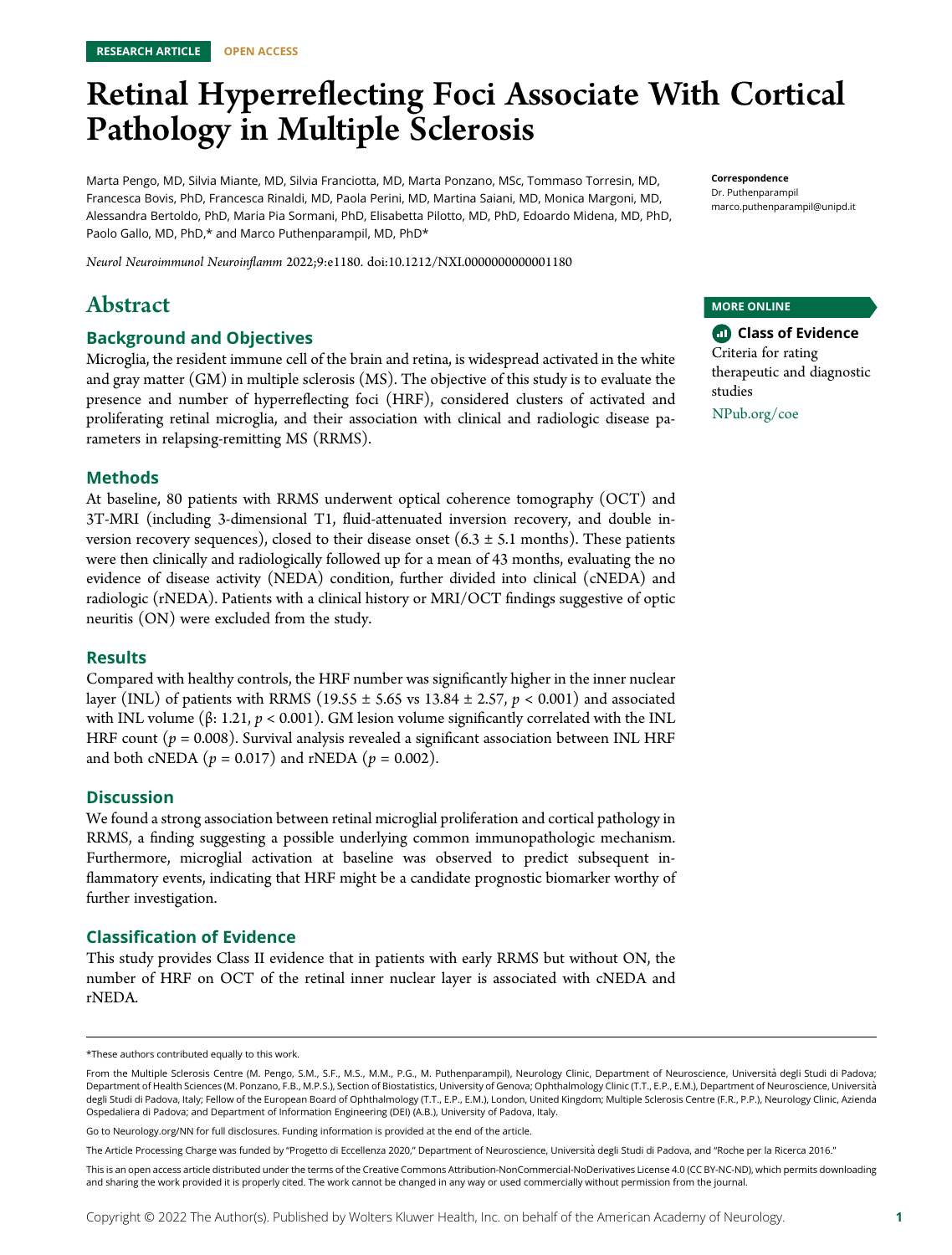# **Glossary**

 $3D = 3$  dimensional;  $ANT =$  advanced normalization tool;  $BRB =$  blood-retina barrier;  $cNEDA =$  clinical NEDA;  $DMT =$ disease-modifying therapy;  $EDSS =$  Expanded Disability Status Scale;  $ET =$  echo time;  $FLAIR =$  fluid-attenuated inversion recovery;  $FOV = field$  of view;  $GE =$  generalized estimating equation;  $GCL =$  ganglion cell layer;  $GM =$  gray matter;  $GMLV =$ GM lesion volume;  $HC =$  healthy control;  $HRF =$  hyperreflecting foci;  $IL =$  interleukin;  $INL =$  inner nuclear layer;  $IPL =$  inner plexiform layer; IRL = inner retinal layer; IT = inversion time; LGN = lateral geniculate nucleus; MHC = major histocompatibility complex;  $MS =$  multiple sclerosis;  $NEDA =$  no evidence of disease activity;  $OCT =$  optical coherence tomography;  $ON =$  optic neuritis;  $OR =$  optic radiation;  $PMB =$  papillomacular bundle; rNEDA = radiologic NEDA; RNFL = retinal nerve fiber layer;  $ROC = receiver$  operating characteristic;  $RRMS =$  relapsing-remitting  $MS$ ;  $RT =$  repetition time;  $WM =$ white matter;  $\text{WMLV} = \text{WM}$  lesion volume.

Microglia, the CNS-resident antigen-presenting cells, is increasingly recognized as a key player in the pathogenesis of inflammatory and degenerative diseases.<sup>1,2</sup> Evidence suggests that microglia is widespread activated in multiple sclerosis (MS), both in the white matter (WM) and in the gray matter (GM), not only in focal inflammatory lesions but also in the so-called normal-appearing WM and GM. $^{3\text{-}6}$ Indeed, activated microglia is thought to play a pivotal role in CNS inflammation by orchestrating a complex pattern of local modifications, involving all surrounding immune (infiltrating) and glial cells. These include antigen presentation to T cells, release of proinflammatory cytokines in active lesions, increased major histocompatibility complex (MHC)-II and costimulatory molecule expression, T-cell activation, and astrocyte proliferation.<sup>7</sup> Moreover, locally released cytokines can induce neuronal changes, including increased MHC-I molecule expression and oxidative stress–induced cell damage. All these modifications reshape brain tissue into an ideal setting for self-reactive Band T-cell proinflammatory functions.<sup>8</sup>

Recent in vivo observations have disclosed the presence of high-density activated microglia in the MS  $GM<sup>9</sup>$  and in the socalled WM slowly enlarging lesions, suggesting a pivotal role of these cells in the so-called silent disability progression.<sup>10,11</sup> In addition, postmortem histology provided evidence that microglia can be clustered in 2 different phenotypes. The first, characterized by a high cellular density and elevated expression of both human leukocyte antigen Class II and CD68, is spatially associated with neural cell bodies, whereas the second, having a hyperramified morphology and low P2Y12 expression, is associated with the presence of B cells in the adjacent meninges and significant neural  $loss<sup>12</sup>$  These findings suggest that microglial cells play a detrimental role in both acute and chronic immunopathologic processes taking place in the MS brain.

Expanding evidence indicates that the retina can be considered the ideal CNS site for investigation of inflammatoryinduced neurodegenerative damage.<sup>13</sup> Indeed, the use of optical coherence tomography (OCT) has disclosed single retinal layer degenerative modifications following optic pathway inflammation.<sup>14,15</sup> Silent retinal damage driven by

activated microglia was hypothesized, and retinal microglia, visualized by OCT scan as hyperreflecting foci (HRF) in the inner retina, was found to be associated with the presence of clinical or radiologic MS activity.<sup>16</sup> Moreover, recent in vivo data from myelin oligodendrocyte glycoprotein 35-55 experimental autoimmune encephalomyelitis showed a strong and dynamic microglial activation following optic neuritis  $(ON).^{17}$ 

The presence of HRF has been reported in a range of retinal and neuro-ophthalmologic diseases; however, the underlying pathology is still a matter of debate because at present no histologic or animal retinal findings are available. Different hypotheses have been proposed, encompassing lipid extravasation acting as a precursor of hard exudates, $1^8$  degenerated photoreceptor cells,<sup>19</sup> or migrating retinal pigment epithelial cells.<sup>20</sup> However, one of the most accredited hypotheses suggests that HRF having specific morphologic features are composed by clusters of activated and proliferating microglia.<sup>21</sup> Indeed, in the eyes of patients with diabetes, HRF are initially observed in the inner retina, where microglia is resident.<sup>21</sup> With the development of retinal disease and diabetic macular edema, HRF further increase in number and spread toward middle and outer retinal layers, thus mimicking microglial activation and migration from the inner to outer retina described in histopathologic studies.<sup>22</sup> Moreover, several observations indicate that microglia, together with Müller cells, drives the inflammatory processes taking place in the retina.<sup>23</sup> Finally, a moderate association with HRF and inflammatory markers (i.e., interleukin [IL]-8 and vascular cell adhesion molecule 1) in the aqueous humor has been described. $^{24}$  Recently, HRF have been reported within the inner retinal layers (IRLs) of patients with Fabry disease.<sup>25</sup> In this study, HRF correlated with lyso-Gb3, a serum biomarker of disease severity. These findings suggested that the accumulation of products of degradation of glycosphingolipids and the concomitant capillary dysfunction might appear as pathologically hyperreflective capillary plexus of the inner retina.

To what extend retinal microglia can be considered a biomarker of local pathology or the remote mirror of brain WM or GM inflammation merits investigation. Thus, we designed a longitudinal study on patients with early-onset MS, in which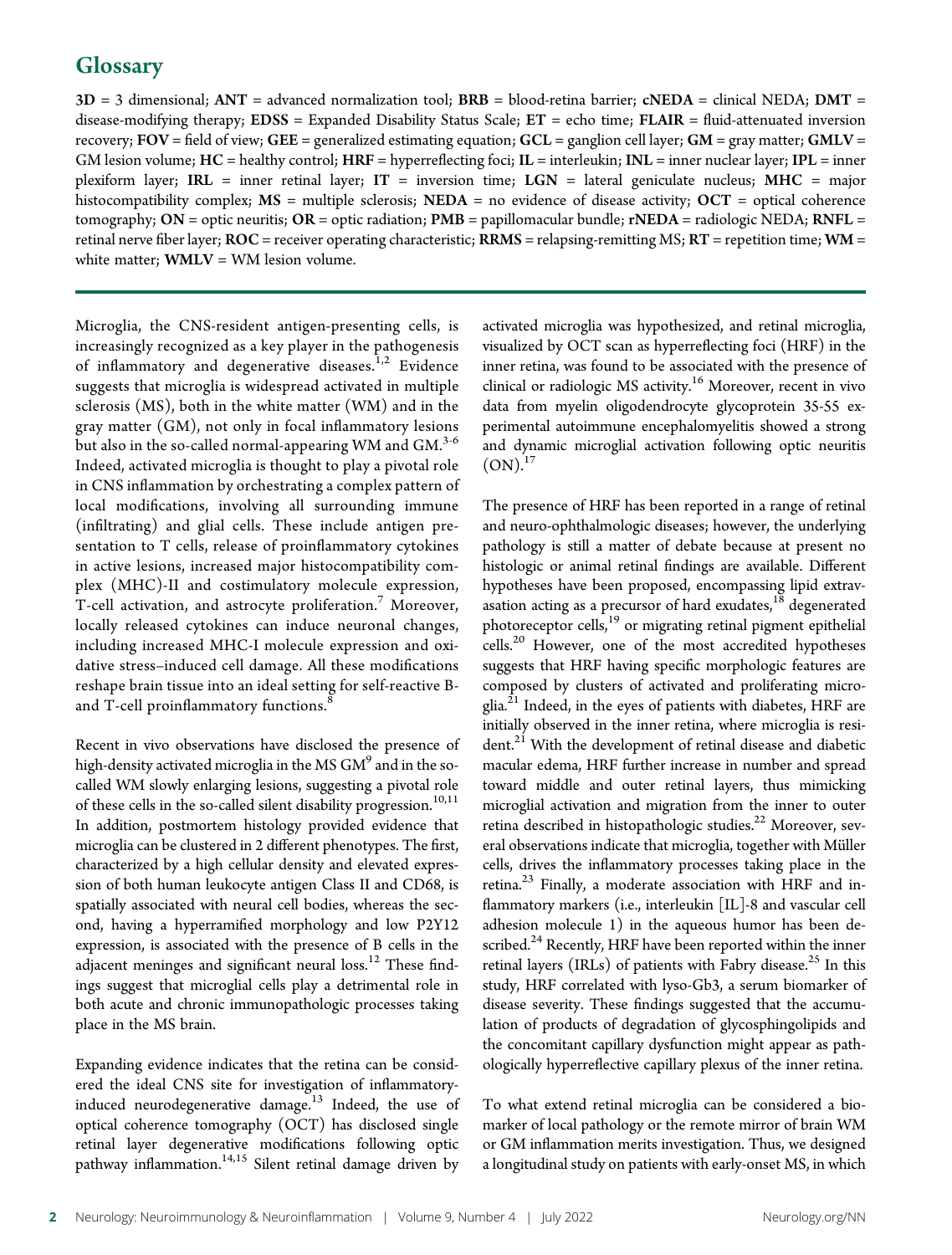OCT parameters of microstructural peripapillary and macular damage and the number of HRF (proliferating microglia), were correlated with MRI parameters of WM and GM inflammation and deep and cortical GM atrophy. To exclude the possible effect of optic nerve inflammation on retinal microglial activation, $17$  we excluded subclinical ON, applying both OCT and MRI. Moreover, the putative prognostic role of retinal parameters was explored following clinically and radiologically the patients for a median period of 43 months.

# Primary Research Questions Being Addressed in the Study

(1) To evaluate associations between HRF count and both OCT and MRI parameters of inflammatory disease in patients with MS and (2) to evaluate HRF role as a prognostic factor in patients with MS.

# **Methods**

## Study Design and Participants

Eighty patients with a diagnosis of relapsing-remitting MS (RRMS) achieved at the Multiple Sclerosis Centre, University Hospital of Padua, between January 2014 and June 2020 were recruited in this prospective single-center study. Each patient underwent neurologic examination, lumbar puncture, OCT, and brain and spinal cord MRIs at the time of the diagnosis. Inclusion criteria were the following: (1) diagnosis of RRMS achieved according to the revised 2017 McDonald criteria<sup>26</sup>; (2) disease duration (defined in this study as the interval between the first clinical symptom attributable to MS and the date of the OCT evaluation)  $<18$  months; and  $(3)$  age between 18 and 60 years. Exclusion criteria were the following: (1) systemic and ophthalmologic disorders (i.e., diabetes); (2) diagnosis of progressive MS; (3) steroid therapy in the month before OCT acquisition; (4) previous clinical history of ON; and (5) evidence of subclinical ON (intereye difference in peripapillary retinal nerve fiber layer [RNFL] of >20% and/or optic nerve hyperintensity in  $\geq 2$  slices at brain MRI double inversion recovery [DIR] sequence). $27$ 

Spectral-domain OCT images of 38 age- and sex-matched healthy volunteers (healthy controls, HCs) without any neurologic or ophthalmologic disease were also examined (HC-OCT). Written informed consent was obtained from each patient and HC.

## Spectral-Domain OCT

At baseline, all patients with MS and HCs underwent spectraldomain OCT (Spectralis; Heidelberg Engineering, Carlsbad, CA; Heidelberg Eye Explorer version 1.7.0.0) examination of both eyes in a dark room without the injection of any mydriatic agent. One macular map  $6 \times 6$  mm and 1 peripapillary 3.5-mm ring scan were acquired by 2 operators. The macular map scan, centered on the fovea, consisted of 25 vertical 180° SD-OCT linear scans in the High Resolution Mode (Automatic Real-Time was settled at 49 frames averaged per B-scan). The retinal layering was obtained using the automatic layering of the Spectralis SD-OCT. An early treatment diabetic retinopathy study grid centered onto the fovea subdivided the macular area in 9 parts, according to the incorporated Spectralis software, consisting of a central circular zone with a 1-mm diameter and inner and outer rings of 3 and 6-mm diameter, respectively. The internal and external rings were subdivided into 4 quadrants (superior, inferior, temporal, and nasal). Automatic segmentation software (segmentation technology; Heidelberg Engineering, version 6.3.1.0) was used to identify and measure the volume (for each layer) and thickness (of each quadrant). After the automated segmentation process, all scans and all layers were carefully revised for algorithm failure. The algorithm detects



Macular scans and HRF visualization in RRMS (upper image) and HC (lower image); INL foci are indicated by yellow arrows and ganglion cell and inner plexiform layer (GCIP) HRF by blue arrows. HRF were counted in the area included between 2 perpendicular lines to Bruch membrane traced at 1,500 μm both temporally and nasally from the center of the fovea. HRF were defined as isolated, small size (<30 μm), punctiform elements with moderate reflectivity but without any back shadowing. HC = healthy control; HRF = hyperreflecting foci; INL = inner nuclear layer; RRMS = relapsing-remitting multiple sclerosis.

# Figure 1 HRF Protocol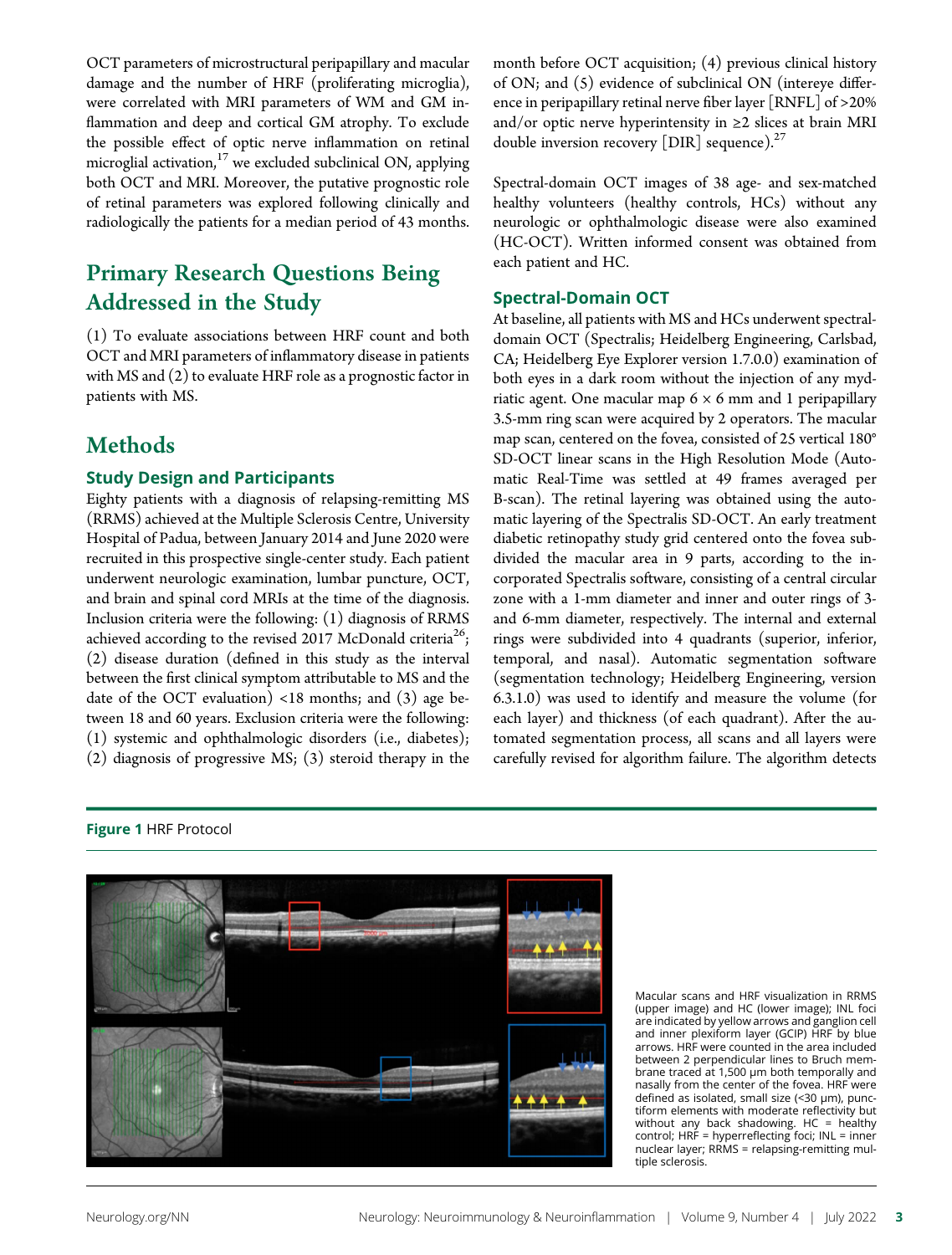| Table 1 Baseline Demographic, Clinical, and OCT Values |
|--------------------------------------------------------|
| of Patients and Controls Included in the Study         |

|                                                          | <b>RRMS</b>        | нс-ост             | p Value            |
|----------------------------------------------------------|--------------------|--------------------|--------------------|
| n                                                        | 80                 | 38                 |                    |
| Age, y <sup>a</sup>                                      | $36.38 \pm 10.98$  | $33.35 \pm 7.77$   | 0.125              |
| Female, n (%)                                            | 46 (58)            | 22 (56)            | 0.910              |
| Disease duration, mo                                     | $6.3 \pm 5.1$      |                    |                    |
| EDSS score <sup>b</sup>                                  | 2.0 (1.0–4.0)      |                    |                    |
| No. of previous relapses                                 | $1(1-3)$           |                    |                    |
| <b>Patients with 1 previous</b><br>relapse <sup>c</sup>  | 74                 |                    |                    |
| <b>Patients with 2 previous</b><br>relapses <sup>d</sup> | 5                  |                    |                    |
| <b>Patients with 3 previous</b><br>relapses <sup>d</sup> | 1                  |                    |                    |
| G-pRNFL <sup>e</sup>                                     | $99.77 \pm 10.57$  | $98.11 \pm 10.45$  | 0.531              |
| PMB-pRNFL <sup>e</sup>                                   | $52.24 \pm 8.90$   | $55.05 \pm 6.71$   | 0.047 <sup>f</sup> |
| T-pRNFL <sup>e</sup>                                     | 67.78 ± 12.39      | $71.20 \pm 9.58$   | 0.092              |
| TS-pRNFL <sup>e</sup>                                    | $136.64 \pm 19.39$ | 135.57 ± 15.87     | 0.686              |
| TI-pRNFL <sup>e</sup>                                    | 144.90 ± 22.22     | 145.81 ± 21.06     | 0.778              |
| N-pRNFL <sup>e</sup>                                     | $75.58 \pm 14.76$  | $72.68 \pm 14.47$  | 0.332              |
| NS-pRNFL <sup>e</sup>                                    | $110.75 \pm 21.14$ | 105.92 ± 19.77     | 0.221              |
| NI-pRNFL <sup>e</sup>                                    | 118.96 ± 23.74     | $110.26 \pm 25.52$ | 0.082              |
| mRNFL TV <sup>e</sup>                                    | $0.89\pm0.10$      | $0.87 \pm 0.07$    | 0.322              |
| mGCL TV <sup>g</sup>                                     | $1.12 \pm 0.10$    | $1.12 \pm 0.09$    | 0.975              |
| mIPL TV <sup>g</sup>                                     | $0.93 \pm 0.07$    | $0.92 \pm 0.07$    | 0.406              |
| mINL TV <sup>g</sup>                                     | $0.97 \pm 0.06$    | $0.95 \pm 0.06$    | 0.055              |
| mOPL TV <sup>g</sup>                                     | $0.82 \pm 0.07$    | $0.81 \pm 0.07$    | 0.482              |
| mONL TV <sup>g</sup>                                     | $1.76 \pm 0.19$    | $1.77 \pm 0.18$    | 0.711              |
| mRPE TV <sup>g</sup>                                     | $0.41 \pm 0.04$    | $0.41 \pm 0.03$    | 0.952              |

Abbreviations: EDSS = Expanded Disability Status Scale; GCL = ganglion cell layer; G-pRNFL = global peripapillary RNFL; HC = healthy control; INL = inner nuclear layer; IPL = inner plexiform layer; MS = multiple sclerosis; N = nasal; NI = nasal inferior; NS = nasal superior; ONL = outer nuclear layer; OPL = outer plexiform layer; PMB = papillomacular bundle; RNFL = retinal nerve fiber layer; RPE = retinal pigment epithelium; RRMS = relapsing-remitting MS; T = temporal; TI = temporal inferior; TS = temporal superior; TV = total volume.

<sup>a</sup> Mean ± SD.

**b** Median (range).

<sup>c</sup> Single relapse means clinical disease onset.

<sup>d</sup> Including clinical disease onset relapse.

<sup>e</sup> Because signal strength in peripapillary scans was not optimal in 15 MS eyes and 3 HC eyes, 145 eyes from patients with MS and 73 eyes from HCs were included in the analysis. f Statistically significant.

<sup>g</sup> Because signal strength in macula scan was not optimal in 3 MS eyes, 157 eyes from patients with MS and 76 eyes from HCs were included in the analysis.

11 separation markers. The following retinal slabs, automatically obtained by the incorporated algorithm, were measured: full retina (from the internal limiting membrane to Bruch membrane); RNFL; ganglion cell layer (GCL); inner plexiform layer (IPL); inner nuclear layer (INL); outer plexiform layer; outer nuclear layer;; and retinal pigment epithelium. The GCL and IPL were then unified in a unique layer (GCIP). The peripapillary 3.4-mm ring scan was used to measure mean global peripapillary RNFL and mean sectorial peripapillary RNFL thickness (temporal RNFL; superotemporal RNFL; supero-nasal RNFL; nasal RNFL; inferonasal RNFL; infero-temporal RNFL). Moreover, mean thickness of the papillomacular bundle (PMB-RNFL) and relationship between the thickness at the nasal level and that of the temporal level were measured. The ring scan was manually superimposed to the optic nerve head. Automatic Real Time was settled at 100 frames. All examinations were checked for sufficient quality using the OSCAR-IB criteria.<sup>28</sup> The results are reported in line with the Advised Protocol for OCT Study Terminology and Elements.<sup>29</sup>

## Hyperreflective Intraretinal Foci

In line with recent publications, $16,30$  the analysis of the central linear scan of the macular map, crossing the fovea, was considered for HRF counting. HRF were counted in the area included between 2 perpendicular lines to Bruch membrane traced at 1,500 μm both temporally and nasally from the center of the fovea. HRF were defined as isolated, small-size (<30 μm), punctiform elements with moderate reflectivity (similar to that of the nerve fiber layer) but without any back shadowing. The count was performed in the GCIP and INL separately; results were reported also as inner retinal HRF count (i.e., GCIP HRF count + INL HRF count). The presence of HRF was rated by 2 independent blind observers (M.P. and T.T.). Figure 1 summarizes the HRF count protocol. The intergrader agreement was at least substantial for all measurements (intraclass correlation coefficient, 0.84). In case of a mismatch between the 2 observers, a consensus was always obtained.

#### MRI Data Acquisition

MRI was achieved on a 3.0 T scanner (Ingenia, Philips Medical Systems, Best, the Netherlands) with 33-mT/m power gradient and a 32-channel head coil. No major hardware upgrades occurred during the study and bimonthly quality assurance sessions for measurement stability. The MRI protocol included the following sequences: (1) 3-dimensional (3D) T1 MPRAGE: repetition time (RT) = 7.8 milliseconds, echo time (ET) = 3.6 milliseconds; 180 contiguous axial slices with the off-center positioned on zero with thickness of 1.0 mm; flip angle =  $8^\circ$ ; matrix size = 220  $\times$ 220; field of view (FOV)  $220 \times 220 \times 180$  mm<sup>3</sup>; (2) 3D-fluidattenuated inversion recovery (FLAIR): RT = 4,800 milliseconds,  $ET = 310$  milliseconds, inversion time  $(IT = 1,650)$ milliseconds; 365 contiguous axial slices with thickness of 1.0 mm; matrix size  $256 \times 256$ ; and  $FOV = 256 \times 256 \times$ 182 mm3 ; (3) 3D-DIR: RT = 55,000 milliseconds, ET = 284 milliseconds,  $IT = 2,550$  milliseconds; contiguous axial slices with thickness of 1.0 mm; matrix size  $212 \times 212$ ; and  $FOV =$  $256 \times 256 \times 182$  mm<sup>3</sup>. .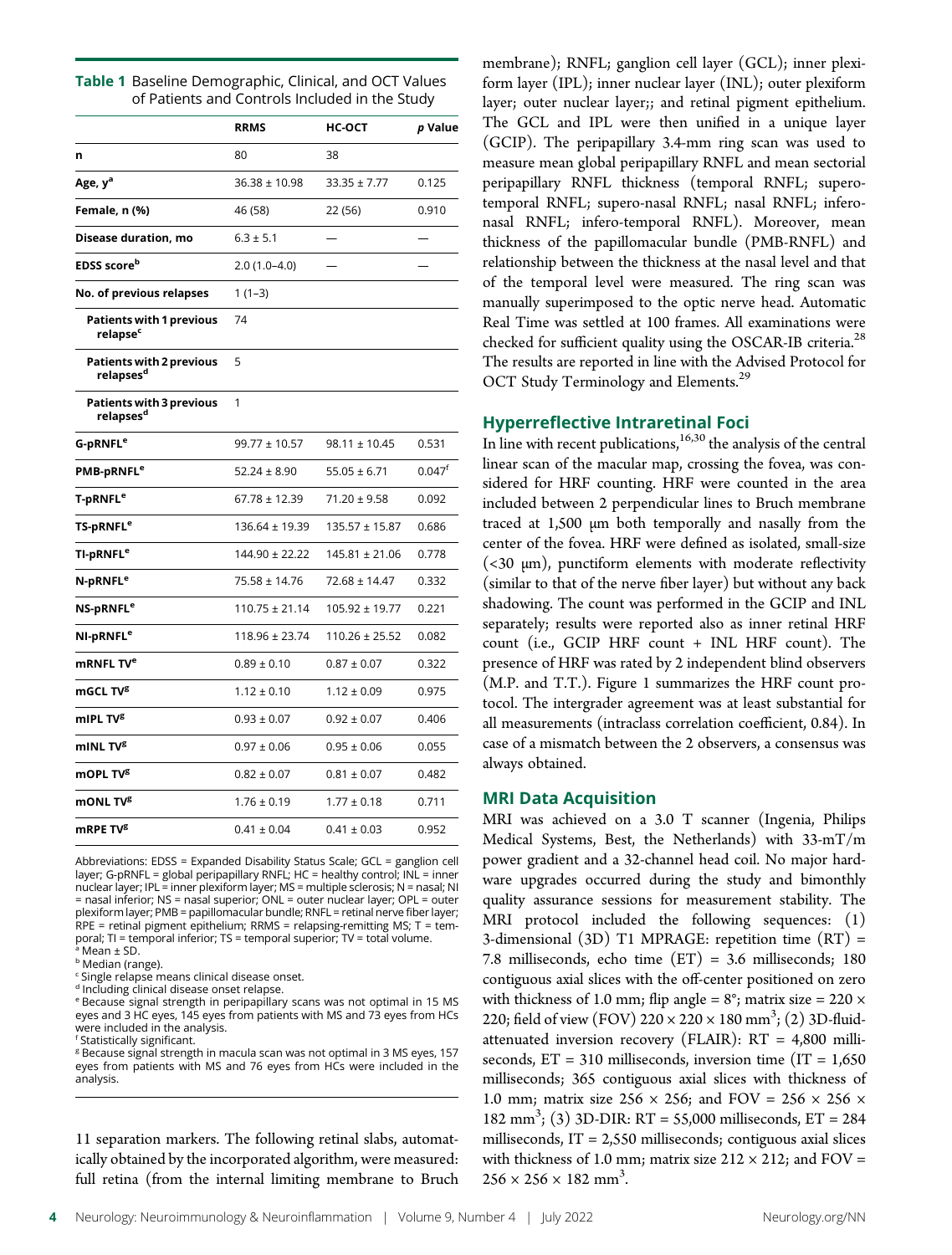Figure 2 HRF Are Increased in the INL of Patients With RRMS and Associate With Macular INL Volume



(A) HRF were significantly increased in the INL of RRMS. (B) INL HRF count associated with INL volume (volumes were clustered in quartiles, from lowest values, Q1, to highest, Q4). (C) The HRF count in the GCIP did not differ between RRMS and HC and (D) was not associated with GCIP volume. Each dot represents 1 eye; however, the shown p values refer to the analysis with generalized estimating equation models (see Statistical Analysis in Methods). HC = healthy control; HRF = hyperreflecting foci; INL = inner nuclear layer; OCT = optical coherence tomography; RRMS = relapsing-remitting multiple sclerosis.

#### MRI Data Processing

T1-weighted images were processed following these procedures: correction for magnetic field inhomogeneity, performed with advanced normalization tools (ANTs) N4 Bias Field Correction tool, $31$  brain extraction, performed with ANTs Brain Extraction tool, $32$  brain segmentation, performed with FSL FAST<sup>33</sup> tool, and lesion filling, performed with FSL lesionfilling tool. $34$  The FLAIR images were processed following these steps: correction for magnetic field inhomogeneity, performed with ANTs N4BiasFieldCorrection<sup>31</sup> tool, and brain extraction, performed with FSL BET tool.<sup>35</sup> The processed FLAIR image was then registered to the processed T1 weighted image using ANTs Registration SyN Quick $32$  tool, and the estimated transformation was applied to the WM lesion mask. DIR images were corrected for magnetic field inhomogeneity with ANTs N4BiasFieldCorrection<sup>31</sup> tool and was then registered to the processed T1-weighted image using FSL flirt tool.<sup>36</sup> Thus, the GM lesion mask, designed in the DIR space, was registered to the same space applying the transformation estimated in the previous step. To evaluate the role of the WM lesions on the optic radiations (ORs), we used a previously described atlas, $37$  which includes the tracts of the OR, defined in the MNI152 space. To conduct a subject-level analysis, the MNI152 brain image was registered to the processed T1-weighted image as described elsewhere.<sup>38</sup> After having applied the estimated transformations to the OR tracts, an expert neuroradiologist fixed the lower thresholds for the left OR tract to 0.7 and for the right OR to 0.55. Then, we quantified global and normalized WM and GM lesion volume (WMLV and GMLV) as well as WMLV and their normalized values in both ORs.

#### Clinical and Radiologic Follow-up

All patients were followed up clinically (neurologic examination and Expanded Disability Status Scale [EDSS], done every 6 months) and radiologically (brain MRI). Brain MRI was

performed after 6 months (including postcontrast T1 sequence) and then annually or in the case of clinical relapse (also in this last event with postcontrast T1 sequence). The following clinical and radiologic variables were taken into account during the follow-up: (1) disease-modifying therapies (DMTs, divided into first- and second-line DMTs), (2) time to switching from first- to second-line treatment because of evidence of disease activity, (3) clinical relapses (namely, time to first clinical relapses and annual relapse rate), (4) new T2/ FLAIR lesions, and (5) gadolinium-enhancing lesions (namely, number and time to). In the event of a relapse, defined as the occurrence of new symptoms or exacerbation of existing symptoms that lasted for 24 hours or longer, in the absence of concurrent illness or fever, and occurring 30 days or more after a previous relapse, a further clinical evaluation was performed. Clinical no evidence of disease activity (cNEDA) was defined as the absence of relapses and sustained progression of disability (1-step EDSS progression for EDSS  $\leq$ 5.5 or 0.5-step EDSS progression for EDSS >5.5 confirmed at 2 consecutive examinations done every 6 months over a period of 12 months). Radiologic NEDA (rNEDA) was defined as the absence of new gadolinium-enhancing lesion and new-enlarging WM lesion. Finally, the NEDA condition was defined as the concomitance of both cNEDA and rNEDA.

#### Standard Protocol Approvals, Registrations, and Patient Consents

The study was conducted in agreement with the Declaration of Helsinki and approved by the local Ethic Committee (Comitato Etico per la Sperimentazione Clinica dell'Azienda Ospedaliera di Padova, prot.n. 17760). Written informed consent was obtained from each patient and HC.

#### Statistical Analysis

Data were reported as mean  $(\pm SD)$  or median (range) for continuous variables and number (percentage) for categorical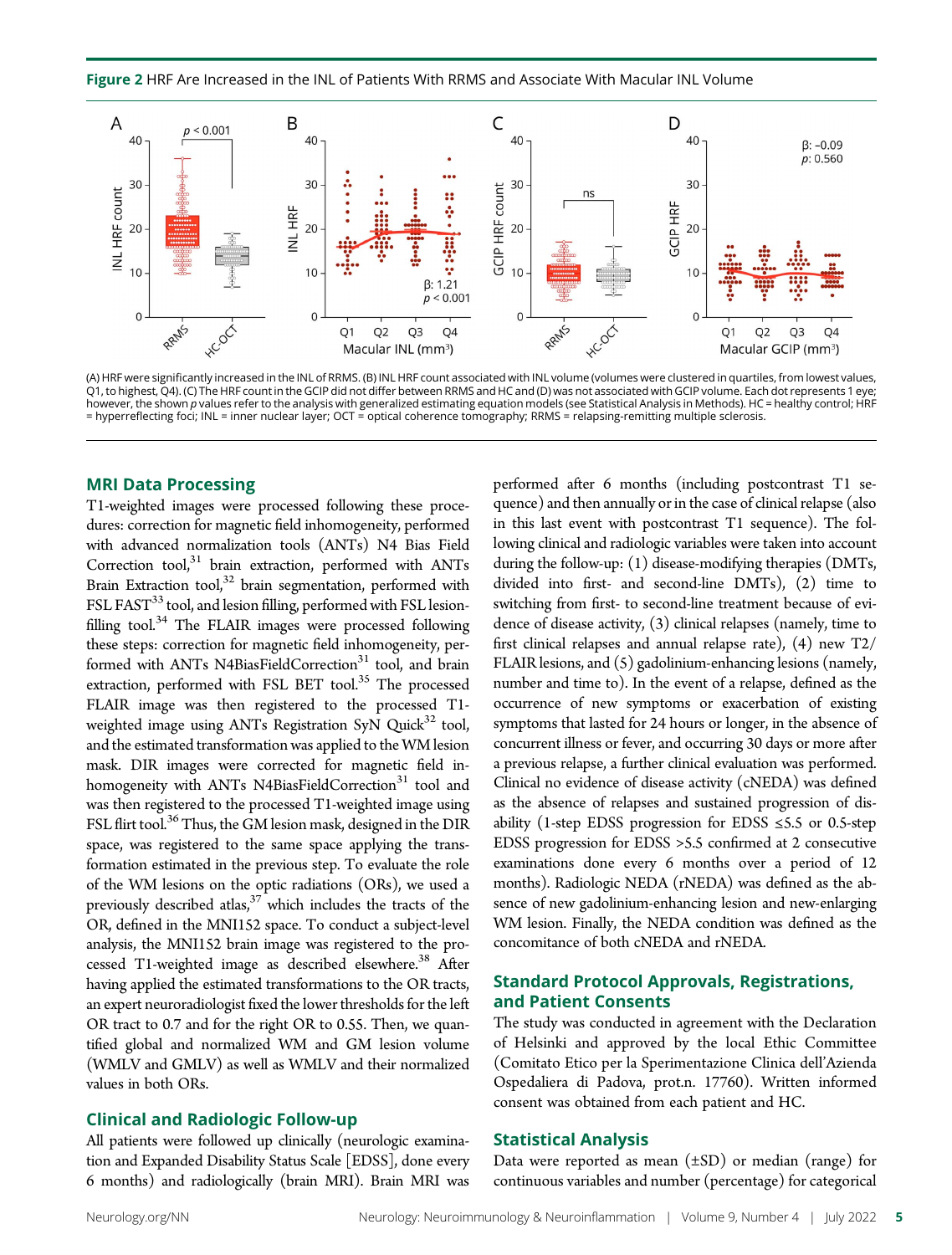| <b>Table 2 HRF Associate With mINL TV</b> |                       |                            |                      |
|-------------------------------------------|-----------------------|----------------------------|----------------------|
| <b>OCT values</b>                         | <b>HRS</b> location   | β (95% CI)                 | p Value              |
| <b>mRNFL TV</b>                           | <b>GCIP HRS</b>       | $-0.10$ ( $-0.62$ to 0.42) | 0.715                |
|                                           | <b>INL HRS</b>        | $-0.24$ ( $-0.59$ to 0.11) | 0.180                |
|                                           | <b>GCIP + INL HRS</b> | $-0.26$ ( $-0.56$ to 0.03) | 0.076                |
| mGCIP TV                                  | <b>GCIP HRS</b>       | $-0.09$ ( $-0.40$ to 0.22) | 0.560                |
|                                           | <b>INL HRS</b>        | $-0.02$ ( $-0.25$ to 0.22) | 0.887                |
|                                           | <b>GCIP + INL HRS</b> | $-0.04$ ( $-0.23$ to 0.16) | 0.716                |
| mIPL TV                                   | <b>GCIP HRS</b>       | $-0.23$ ( $-0.93$ to 0.47) | 0.519                |
|                                           | <b>INL HRS</b>        | $0.11$ (-0.42 to 0.64)     | 0.684                |
|                                           | GCIP + INL HRS        | $0.02$ (-0.41 to 0.45)     | 0.938                |
| mINL TV                                   | <b>GCIP HRS</b>       | $0.69$ (-0.15 to 1.52)     | 0.107                |
|                                           | <b>INL HRS</b>        | 1.21 (0.61 to 1.81)        | < 0.001 <sup>a</sup> |
|                                           | GCIP + INL HRS        | 1.04 (0.54 to 1.53)        | < 0.001 <sup>a</sup> |
| <b>mOPL TV</b>                            | <b>GCIP HRS</b>       | $-0.32$ ( $-1.03$ to 0.40) | 0.385                |
|                                           | <b>INL HRS</b>        | $-0.02$ ( $-0.48$ to 0.43) | 0.924                |
|                                           | <b>GCIP + INL HRS</b> | $-0.08$ ( $-0.46$ to 0.30) | 0.682                |
| <b>mONLTV</b>                             | <b>GCIP HRS</b>       | $-0.01$ ( $-0.28$ to 0.27) | 0.957                |
|                                           | <b>INL HRS</b>        | $0.02$ (-0.19 to 0.24)     | 0.824                |
|                                           | <b>GCIP + INL HRS</b> | $0.03$ (-0.15 to 0.20)     | 0.777                |
| mRPE TV                                   | <b>GCIP HRS</b>       | $0.03$ (-1.32 to 1.37)     | 0.970                |
|                                           | <b>INL HRS</b>        | $-0.06$ ( $-1.00$ to 0.87) | 0.896                |
|                                           | <b>GCIP + INL HRS</b> | $-0.01$ ( $-0.78$ to 0.76) | 0.980                |

Abbreviations: GCIP = ganglion cell and inner plexiform layer; HC = healthy control; HRF = hyperreflecting foci; INL = inner nuclear layer; IPL = inner plexiform layer; MS = multiple sclerosis; ONL = outer nuclear layer; OPL = outer plexiform layer; RNFL = retinal nerve fiber layer; RPE = retinal pigment epithelium; TV = total volume.

The HRF count was evaluated in 136 MS eyes and 67 HC eyes.

<sup>a</sup> Statistically significant.

variables. Group differences between patients with RRMS and OCT HCs were tested using the  $\chi^2$  test for sex and the t test for age. Generalized estimating equation (GEE) models were performed to take into account the correlation between observations from the same patient (right and left eyes). In the GEE models, the dependent variables were assumed to be Gaussian or Poisson according to the nature of the variables, and an unstructured correlation matrix was used as correlation structure. As the primary outcome, we investigated the association of the layers with the HRF count, and the association of each specific quadrant with the HRF count was analyzed as the secondary outcome.

The Kaplan-Meier method was used to estimate the survival curve for time to first relapse or MRI modification; Coxregression analyses were used to assess the influence of HRF on the outcome's measures during follow-up. We found cutoff values of HRF using time-dependent receiver operating characteristic (ROC) curves with the Liu approach, and stability was guaranteed by a 100-times bootstrap resampling with replacement; we compared survival curves using the logrank test. A  $p$  value of less than 0.05 was considered statistically significant. Stata 15.1 (StataCorp., College Station, TX, 2017) was used for all the analysis.

#### Data Availability

Anonymized data not published within this article will be made available by request from any qualified investigator.

# Results

#### Baseline Characteristics of the Study Population

At baseline, the 80 patients with RRMS enrolled in the study had a median EDSS score of 2.0 (range 1.0–4.0) and a mean disease duration of  $6.3 \pm 5.1$  months (range 0–18). Notably, 51 patients (63.8%) had a disease duration <6 months and 69 (86.3%) <12 months. OCT data were obtained from all patients, of whom 86.3% (69) were treatment naive, and 11 (14.7%) had been treated for a very short time with DMT (mean of 4.5 months; 7 with first-line and 4 with second-line DMTs). The signal strength in macular scan of 3 eyes from 2 patients with MS was not optimal  $(\langle 15 \rangle)$ , and thus, scans were not further considered in the analysis, whereas signal strength in peripapillary scans of 15 eyes from 15 patients with MS and 3 eyes from 3 HCs was discarded for the same reason. MRI data were collected from 72 (90%) patients. Clinical and demographic characteristics of patients and HCs are summarized in Table 1.

# HRF Are Increased in the INL of Patients With MS and Associate With INL Volume

The exclusion of subclinical and clinical ON was further confirmed by the absence of a relevant difference in all morphologic OCT parameters between RRMS and HC. Indeed, in the peripapillary scan, only PMB was slightly reduced in patients with RRMS compared with HCs ( $52.24 \pm 8.9$  µm vs 55.05  $\pm$  6.71 µm,  $p = 0.047$ ) (Table 1), whereas among macular volume parameters, only INL total volume was slightly increased in RRMS compared with HC (0.97 ± 0.06 mm<sup>3</sup> vs 0.95  $\pm$  0.06 mm<sup>3</sup>,  $p = 0.055$ ) (Figure 1B). Peripapillary RNFL thicknesses and macular volumes are shown in Table 1 and further detailed in eTable 1 [\(links.lww.com/](http://links.lww.com/NXI/A721) [NXI/A721](http://links.lww.com/NXI/A721)).

Even in the absence of both layer volume and thickness modifications, the HRF count was significantly higher in the INL of patients with RRMS (19.55  $\pm$  5.65) than in HCs  $(13.84 \pm 2.57, p < 0.001)$  (Figure 2A). Moreover, INL volume was associated with the HRF count in the INL (β: 1.21,  $p$  < 0.001) (Figure 2B, Table 2). On the other hand, the GCIP HRF count did not differ between HC and RRMS (Figure 1C), and no association between HRF GCIP count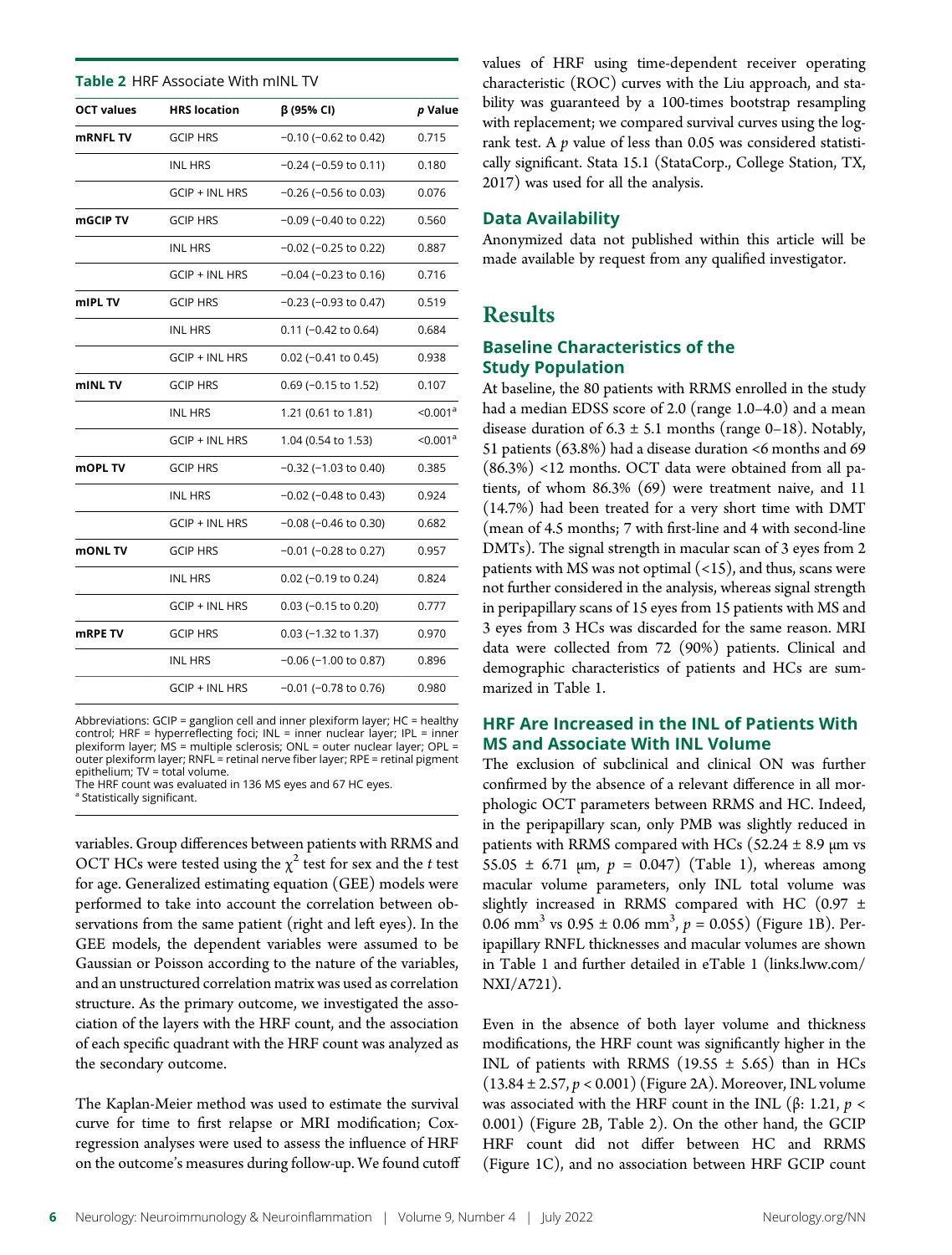Figure 3 HRF Associated With Brain Inflammatory Parameters



(A) Both IRL and INL HRF count are increased in the presence of brain gadolinium-enhancing lesion. (B) Both INL and IRL HRF count associated with GMLV. Each dot represents 1 eye; however, the shown p values refer to the analysis with generalized estimating equation models (see Statistical Analysis in Methods). GMLV = gray matter lesion volume; HRF = hyperreflecting foci; INL = inner nuclear layer; IRL = inner retinal layer; MS = multiple sclerosis.

and GCIP volume was observed in RRMS (Figure 1D). In addition, the IRL HRF count was increased in RRMS compared with HC (29.55  $\pm$  7.50 vs 23.07  $\pm$  3.66, p < 0.001) and was associated with IRL volume (β: 1.04,  $p < 0.001$ ) (Table 2). The association between HRF INL count and INL volume was confirmed in all sectors (both inner and outer ring sectors), but temporal outer ring (eTable 2, [links.lww.com/NXI/A721\)](http://links.lww.com/NXI/A721).

#### HRF Associate With Radiologically Active Disease Activity at Baseline

To further investigate HRF relevance, we explored their associations with brain MRI parameters of inflammation or degeneration (eFigure 1, [links.lww.com/NXI/A721\)](http://links.lww.com/NXI/A721). Inasmuch as most of our patients had only a single clinical episode, no association was found between number relapse and HRF count (HRF count in the INL:  $p = 0.9$ ; HRF count in the GCIP:  $p =$ 0.2). However, gadolinium-enhancing lesions in the brain associated with a higher INL HRF count ( $18.7 \pm 5.4$  vs  $21.8 \pm 5.8$ ,  $p =$ 0.026), but not with the GCIP HRF count ( $9.7 \pm 2.9$  vs  $10.8 \pm$ 3.2,  $p = 0.103$ ) (Figure 3A), whereas the presence of gadoliniumenhancing lesions in the spinal cord did not (INL, GCIP, and IRL HRF:  $p = 0.812$ ,  $p = 0.627$ , and  $p = 0.948$ , respectively).

WMLV and global cortical thickness were not associated with the HRF count in the GCIP ( $p$  values 0.431 and 0.359, respectively), INL ( $p$  values 0.148 and 0.362, respectively), and IRL (p values 0.107 and 0.226, respectively). Cortical lesions were found to be associated with the IRL HRF count (27.5  $\pm$ 5.7 vs 30.9  $\pm$  9.1,  $p = 0.021$ ) and mildly with the GCIP and INL HRF count ( $p$  value: 0.096 and 0.084, respectively). In line with these findings, GMLV correlated significantly with the INL HRF count ( $p = 0.008$ ) and IRL HRF count (0.001), but weakly with the GCIP ( $p = 0.053$ ) (Figure 3B).

HRF count in the GCIP correlated inversely with the volume of lateral geniculate nucleus (LGN) (β: −0.002, p = 0.003). The associations between HRF count and thalamic volume,

LGN volume, and cortical precentral and pericalcarine thickness, as well as with OR WMLV, are detailed in eTable 2 ([links.lww.com/NXI/A721\)](http://links.lww.com/NXI/A721).

# HRF Associated With the Radiologic Activity During the Follow-up

Longitudinal data were available from 79 (98.8%) patients that were followed for  $43 \pm 25$  months. Treatments are reported in eTable 3 ([links.lww.com/NXI/A721](http://links.lww.com/NXI/A721)). Survival analysis revealed that cNEDA was not associated with the HRF count (Figure 4A), whereas rNEDA associated with both INL and IRL HRF count  $(p \text{ values: } 0.002 \text{ and } 0.024,$ respectively) (Figure 4B and eFigure 2). Finally, only INL HRF count associated with NEDA ( $p = 0.017$ ) (Figure 4C). The predictive value of HRF was explored using timedependent ROC curves with the Liu approach, identifying a cutoff value of 32 for IRL HRF. Both radiologic NEDA ( $p =$ 0.0072) and NEDA ( $p = 0.0155$ ) significantly differ in line with this cutoff (eFigure 2).

# **Discussion**

Microglia probably plays complex and multifaceted roles in MS-related pathology, as indicated by their presence throughout all stages of lesion formation and evolution.<sup>9</sup> Indeed, it is found at the border of slowly expanding lesions and are diffusely proliferating throughout the cortex, where associate with synaptic loss.<sup>39</sup> Many recently discovered MS risk genes are highly expressed in microglia. $^{40}$  In the context of  $\rm W\rm M$ lesions, microglia shows specific transcriptome profiles, which partially overlap with those observed in other neurodegenerative disorders. Moreover, on the base of gene expression in inflammatory lesions, microglia can be clustered in 2 different subsets, reflecting probably different effector functions.<sup>11</sup> Thus, the elucidation of microglial proliferation and activation in vivo may help to clarify its role as driver of CNS inflammation.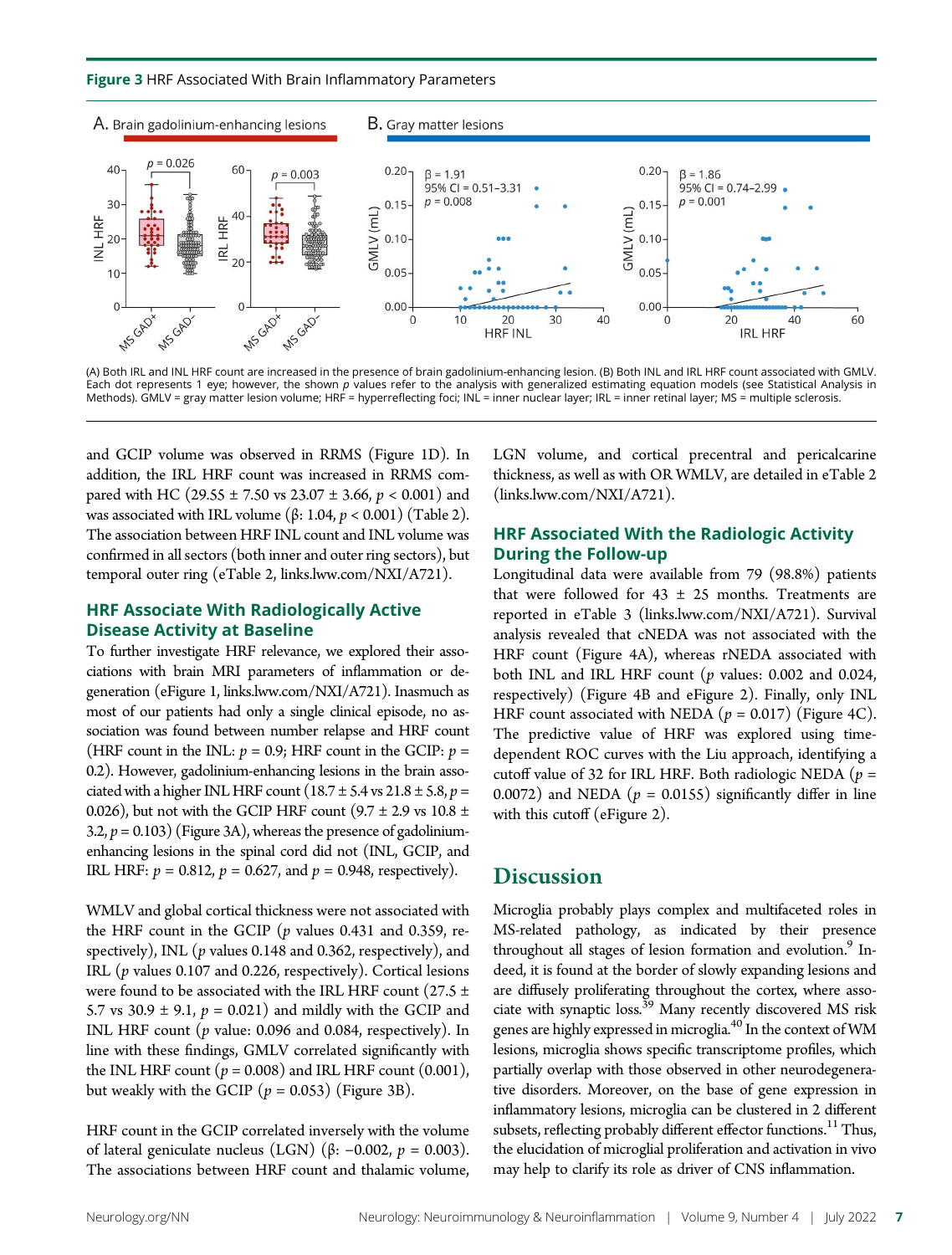Figure 4 INL HRF Count Associated With NEDA Condition



(A) Clinical NEDA was not associated with the HRF count. (B) Radiologic NEDA associated with both INL and IRL HRF count. (C) NEDA condition associated with the INL HRF count. HRF = hyperreflecting foci; INL = inner nuclear layer; IRL = inner retinal layer; NEDA = no evidence of disease activity; OCT = optical coherence tomography.

The retina shares many structural and functional features with the CNS. Indeed, the retina has a blood-retina barrier (BRB), which acts similarly to the blood-brain barrier and makes retinal microenvironment a specific interstitial space in terms of soluble molecules and ions. Moreover, the immunologic trafficking into and out from the retina parallels CNS dynamics, suggesting the presence of a retinal glymphatic system, prone to react to systemic or local pathologic processes.<sup>41</sup> This reactivity might explain the modification of retinal layer thickness during CNS inflammation or therapies acting on the  $\rm{BRB}^{24,42}$  and the effect of disease-modifying therapies in reducing INL thickness.<sup>38</sup> The recognition of the INL as an inflammatory site supports the view of its thickening as inflammatory lesion. $43,44$ 

We have previously described an association between increased HRF count in the inner retina and evidence of disease activity.<sup>16</sup> This observation indicated the need to investigate the relationship between HRF and structural changes of retinal layers in early phases of RRMS with no evidence of clinical or subclinical ON, in agreement with a recently proposed protocol.<sup>27</sup> Indeed, acute ON is followed by retrograde degeneration that induces significant retinal inner layer modification, including INL thinning. Because no data exist on HRF during or following ON, we excluded the possibility of an increased HRF count in the context of the so-called retrograde maculopathy. $45$  In MS, the identification of asymptomatic ON is highly debated. A cutoff of 5 μm for pRNFL was established in a large cohort of RRMS.<sup>46</sup> However, it has to be pointed out that retinal atrophy might not be determined by ON exclusively. Indeed, transsynaptic degeneration can induce pRNFL thinning<sup>14,15</sup>; in addition, primary retinal pathology might be an independent factor of retinal atrophy. In line with this consideration, the abovementioned cutoff had a moderate specificity  $(65\% - 75\%)^{46,47}$ and positive predictive value  $(53\% - 72\%)$ .<sup>46,47</sup> Also in our cohort, this cutoff would have excluded 23% of HC and 19% of RRMS (specificity 77%, positive predictive value 62%); therefore, we choose a more conservative cutoff. <sup>47</sup> Moreover, no relevant difference between morphologic OCT parameters was observed between RRMS and HC, and no pathologic optic nerve signal in DIR sequences was observed.

We found that, even in the presence of normal macular INL volume, HRF accumulate in the INL of RRMS and their count strongly and directly associates with INL volume, thus further confirming HRF inflammatory pathogenesis (as foci of activated microglia). Because the HRF count in the GCIP did not associate with GCIP volume, microglial activation in the INL of patients with MS should be considered a specific and early immunopathologic phenomenon. Our findings are in line and expand previous observations on the association of HRF with INL microcystic macular edema, $48$  a condition in which INL volume increases because of both an impairment of Müller cells to maintain retinal fluid homeostasis and an increased BRB permeability induced by microglial production of proinflammatory cytokines (IL-1 and IL-6) and inducible nitric oxide synthase. $49$  All together, these findings suggest that retinal activated microglia and Müller cells constitute a glial-pathologic network that determines BRB dysfunction and INL modifications. Because we excluded patients with MS with clinical or subclinical ON, retinal microglial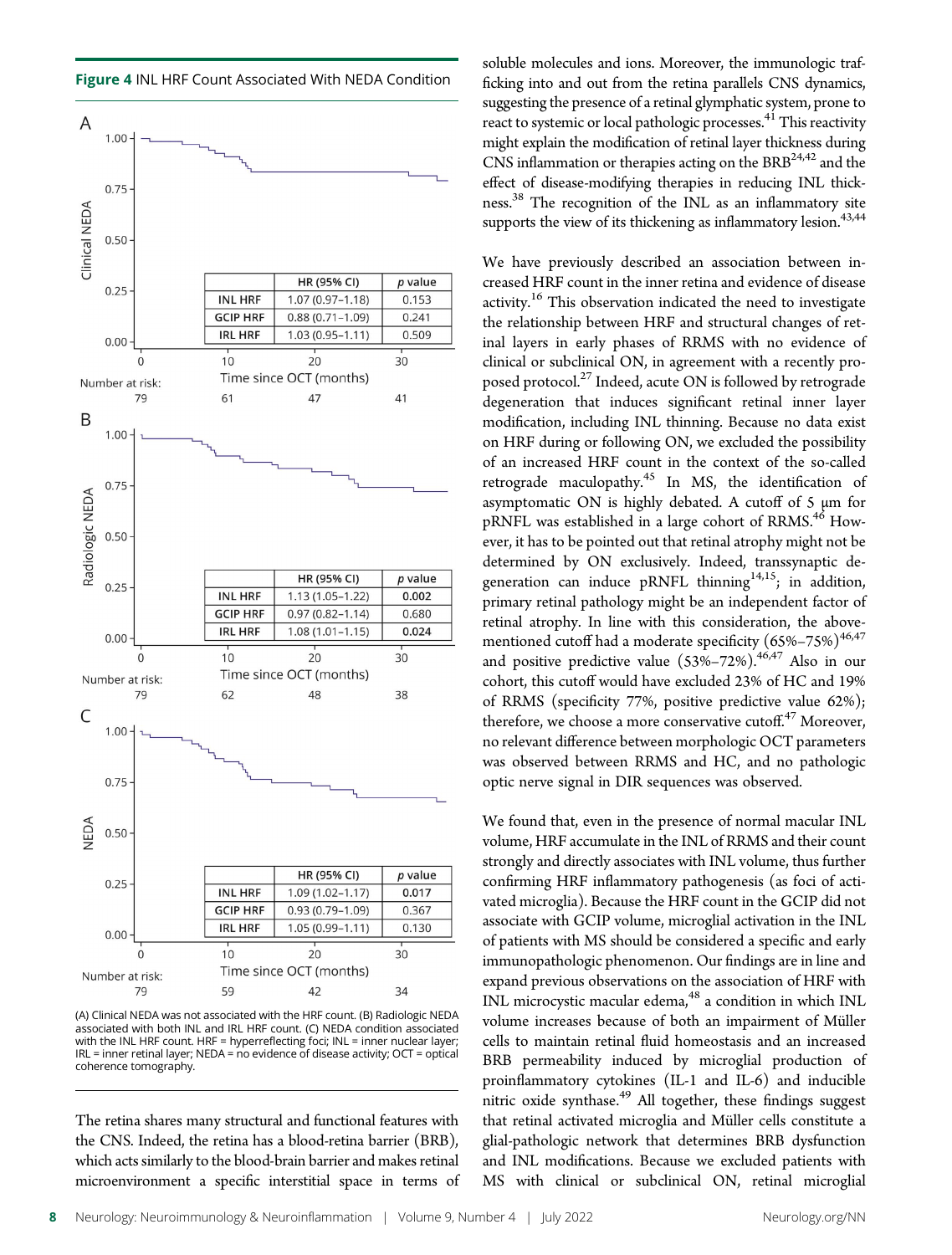activation was not driven by optic nerve inflammation, but probably by local immunopathologic mechanism, thus suggesting that the retina is also a primary pathologic site in MS. In line with this hypothesis, microvascular damage driven by endothelial glycosphingolipids deposition in Fabry might activate microglia, which, in turn, determines a disruption of the BRB, determining the capillary dysfunction observed in Fabry.<sup>25</sup> In this view, HRF might thus represent a link between microglial activation, BRB dysfunction, and retinal layer osmotic swelling. Future studies involving OCTangiography and histologic findings might shed more light on HRF pathogenesis.

An interesting finding of our work consists in the association of INL HRF with cortica (but not WM) inflammation. This finding suggests that the retina and GM might share common immunopathogenic mechanisms. Indeed, histologic studies support a marginal role for T cells in retinal inflammatory pathology, as indicated by the absence of intense CD4 and CD8 T-cell infiltration, a characteristic feature of GM inflammation. On the other hand, the association between GCIP HRF and lateral geniculate body volume might suggest an association between microglial activation in the GCIP due to retrograde transsynaptic degeneration. However, the lack of association between GCIP volume and HRF count in early disease phases may suggest that neuronal loss occurs later, after microglial activation, as observed in the animal models and in the cortex of patients with progressive  $MS<sup>12</sup>$ .

Finally, we investigated whether inner retinal HRF were associated with a peculiar disease course. Survival analysis revealed that the INL HRF count was significantly associated with both rNEDA and NEDA conditions, but not with cNEDA, a finding that can be explained with the characteristics of our RRMS cohort, which included very early treated patients. As indicated in eFigure 2 ([links.lww.com/NXI/A721](http://links.lww.com/NXI/A721)), a cutoff for global HRF count could be obtained for the identification of patients at risk of losing NEDA condition in the following years. Although our results further confirm the strong association between HRF count and disease severity, we are aware that these findings need to be confirmed in longitudinal multicenter studies and larger cohorts of patients.

In conclusion, we have demonstrated that HRF associates with INL volume, further characterizing the local inflammatory process in RRMS. The strong association between retinal and cortical pathology might suggest common and possibly shared microglia-related mechanisms of damage. Finally, the HRF count at baseline predicts the additional inflammatory events observed during the follow-up, indicating that they should be further explored as candidate prognostic biomarkers in MS.

#### Study Funding

This project was supported by 2 grants ("Roche per la Ricerca 2016" and "Progetto di Eccellenza 2020, Department of Neuroscience, University of Padua").

#### **Disclosure**

M. Pengo, S. Miante, and S. Franciotta received travel grant form Biogen Idec, Novartis, Sanofi Aventis, and Teva. M. Ponzano, F. Bovis, E. Pilotto, and E. Midena have nothing to disclose. F. Rinaldi serves as an advisory board member of Biogen Idec and has received funding for travel and speaker honoraria from Merck Serono, Biogen Idec, Sanofi Aventis, Teva, and Bayer Schering Pharma. P. Perini has received funding for travel and speaker honoraria from Merck Serono, Biogen Idec, Sanofi Aventis, and Bayer Schering Pharma and has been consultant for Merck Serono, Biogen Idec, and Teva. M. Margoni and M.P. Sormani received personal fees from Merck Serono, Biogen, Novartis, Genzyme, Teva, Synthon, and Roche. M. Margoni reports grants and personal fees from Sanofi Genzyme, Merck Serono, Novartis, and Almirall. She was awarded a MAGNIMS-ECTRIMS fellowship in 2020. P. Gallo has been a consultant for Bayer Schering, Biogen Idec, Genzyme, Merck Serono, and Novartis; has received funding for travel and speaker honoraria from Merck Serono, Biogen Idec, Sanofi Aventis, Novartis Pharma, Bayer Schering Pharma, and Teva; has received research support from Bayer, Biogen Idec/Elan, Merck Serono, Genzyme, and Teva; and has received research grant from the University of Padova, Veneto Region of Italy, the Italian Association for Multiple Sclerosis, the Italian Ministry of Public Health. These competing of interests do not alter our adherence to PLoS One policies on sharing data and materials. M. Puthenparampil received travel grant and speaker honoraria from Novartis, Genzyme, Biogen Idec, Teva, and Sanofi Aventis; he has been consultant for Genzyme, Novartis, and Biogen. Go to [Neu](https://nn.neurology.org/content/9/4/e1180/tab-article-info)[rology.org/NN](https://nn.neurology.org/content/9/4/e1180/tab-article-info) for full disclosures.

## Publication History

Received by Neurology: Neuroimmunology & Neuroinflammation August 17, 2021. Accepted in final form March 8, 2022.

## Appendix Authors

| <b>Name</b>              | Location                                                                                                                     | Contribution                                                                                                                               |
|--------------------------|------------------------------------------------------------------------------------------------------------------------------|--------------------------------------------------------------------------------------------------------------------------------------------|
| <b>Marta Pengo, MD</b>   | Multiple Sclerosis Centre,<br>Neurology Clinic,<br>Department of<br>Neuroscience, Università<br>degli Studi di Padova, Italy | Major role in the<br>acquisition of data and<br>study concept or design                                                                    |
| Silvia Miante, MD        | Multiple Sclerosis Centre,<br>Neurology Clinic,<br>Department of<br>Neuroscience, Università<br>degli Studi di Padova, Italy | Major role in the<br>acquisition of data and<br>study concept or design                                                                    |
| Silvia Franciotta,<br>МD | Multiple Sclerosis Centre,<br>Neurology Clinic,<br>Department of<br>Neuroscience, Università<br>degli Studi di Padova, Italy | Major role in the<br>acquisition of data and<br>analysis or interpretation<br>of data                                                      |
| Marta Ponzano,<br>MSc    | Department of Health<br>Sciences, Section of<br>Biostatistics, University of<br>Genova, Italy                                | Drafting/revision of the<br>manuscript for content,<br>including medical writing<br>for content, and analysis<br>or interpretation of data |
|                          |                                                                                                                              | Continued                                                                                                                                  |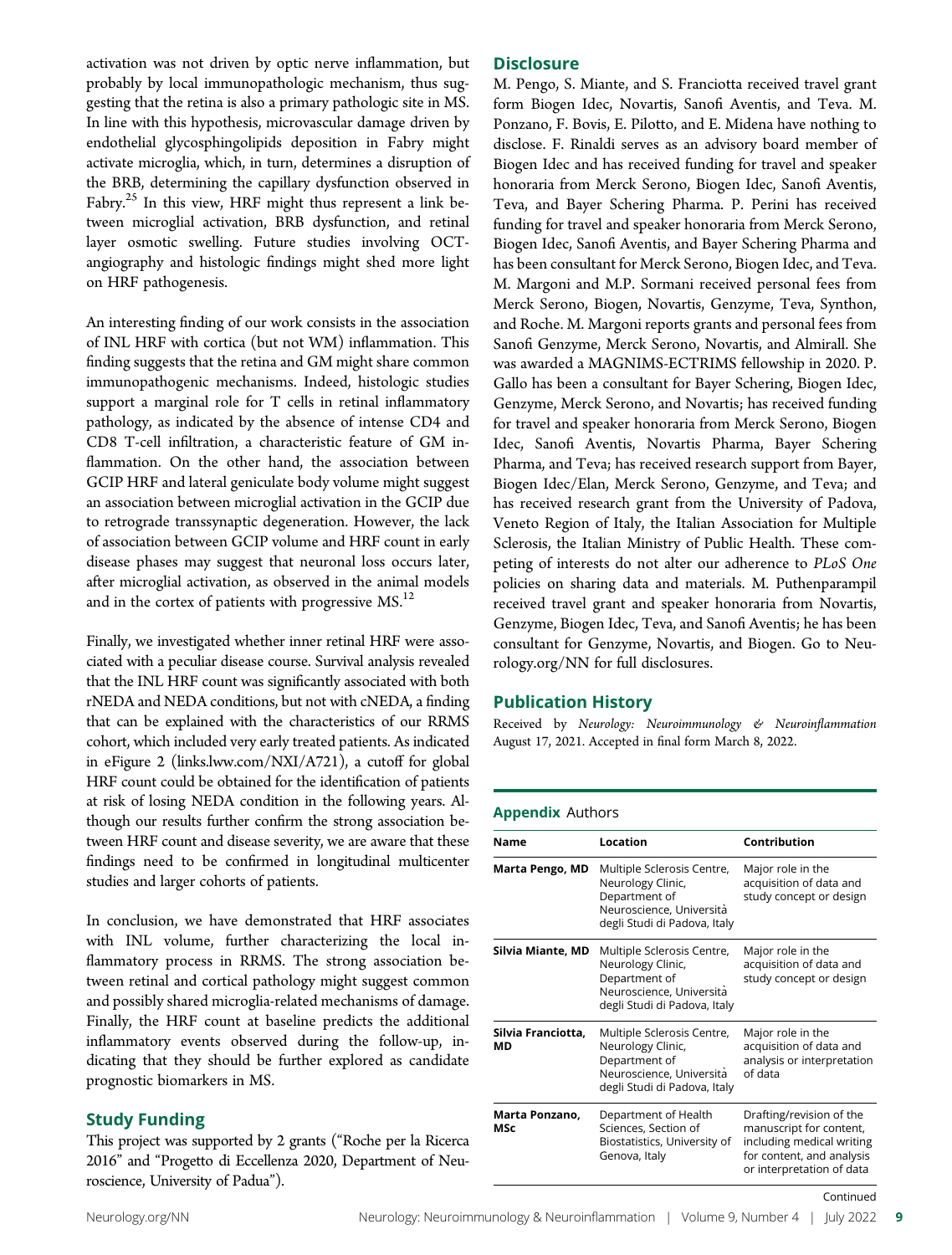#### Appendix (continued)

| Name                                | Location                                                                                                                                                     | Contribution                                                                                                                                                                                                           |
|-------------------------------------|--------------------------------------------------------------------------------------------------------------------------------------------------------------|------------------------------------------------------------------------------------------------------------------------------------------------------------------------------------------------------------------------|
| Tommaso<br><b>Torresin, MD</b>      | Department of<br>Neuroscience, Università<br>degli Studi di Padova, Italy;<br>Fellow of the European<br>Board of Ophthalmology,<br>London, United Kingdom    | Major role in the<br>acquisition of data                                                                                                                                                                               |
| Francesca Bovis,<br>PhD             | Department of Health<br>Sciences, Section of<br>Biostatistics, University of<br>Genova, Italy                                                                | Drafting/revision of the<br>manuscript for content,<br>including medical<br>writing for content, and<br>analysis or interpretation<br>of data                                                                          |
| Francesca<br>Rinaldi, MD            | Multiple Sclerosis Centre,<br>Neurology Clinic, Azienda<br>Ospedaliera di Padova,<br>Italy                                                                   | Major role in the<br>acquisition of data and<br>study concept or design                                                                                                                                                |
| Paola Perini, MD                    | Multiple Sclerosis Centre,<br>Neurology Clinic, Azienda<br>Ospedaliera di Padova,<br>Italy                                                                   | Major role in the<br>acquisition of data                                                                                                                                                                               |
| Martina Saiani,<br>МD               | Multiple Sclerosis Centre,<br>Neurology Clinic,<br>Department of<br>Neuroscience, Università<br>degli Studi di Padova, Italy                                 | Major role in the<br>acquisition of data                                                                                                                                                                               |
| Monica Margoni,<br>МD               | Multiple Sclerosis Centre,<br>Neurology Clinic,<br>Department of<br>Neuroscience, Università<br>degli Studi di Padova, Italy                                 | Major role in the<br>acquisition of data                                                                                                                                                                               |
| Alessandra<br>Bertoldo, PhD         | Department of<br>Information Engineering<br>(DEI), University of<br>Padova, Italy                                                                            | Study concept or design                                                                                                                                                                                                |
| Maria Pia<br>Sormani, PhD           | Department of Health<br>Sciences, Section of<br>Biostatistics, University of<br>Genova, Italy                                                                | Study concept or design<br>and analysis or<br>interpretation of data                                                                                                                                                   |
| Elisabetta<br>Pilotto, MD, PhD      | Department of<br>Neuroscience, Università<br>degli Studi di Padova,<br>Italy; Fellow of the<br>European Board of<br>Ophthalmology, London,<br>United Kingdom | Drafting/revision of the<br>manuscript for content,<br>including medical<br>writing for content, and<br>major role in the<br>acquisition of data                                                                       |
| Edoardo Midena,<br>MD, PhD          | Department of<br>Neuroscience, Università<br>degli Studi di Padova, Italy;<br>Fellow of the European<br>Board of Ophthalmology,<br>London, United Kingdom    | Study concept or design                                                                                                                                                                                                |
| Paolo Gallo, MD,<br>PhD             | Multiple Sclerosis Centre,<br>Neurology Clinic,<br>Department of<br>Neuroscience, Università<br>degli Studi di Padova, Italy                                 | Drafting/revision of the<br>manuscript for content,<br>including medical<br>writing for content, and<br>study concept or design                                                                                        |
| Marco<br>Puthenparampil,<br>MD, PhD | Multiple Sclerosis Centre,<br>Neurology Clinic,<br>Department of<br>Neuroscience, Università<br>degli Studi di Padova, Italy                                 | Drafting/revision of the<br>manuscript for content,<br>including medical<br>writing for content;<br>major role in the<br>acquisition of data; study<br>concept or design; and<br>analysis or interpretation<br>of data |

#### References

- 1. Colonna M, Butovsky O. Microglia function in the central nervous system during health and neurodegeneration. Annu Rev Immunol. 2017;35:441-468. doi:10.1146/ annurev-immunol-051116-052358.
- 2. Spangenberg EE, Green KN. Inflammation in Alzheimer's disease: lessons learned from microglia-depletion models. Brain Behav Immun. 2017;61:1-11. doi:10.1016/ j.bbi.2016.07.003.
- 3. Lucchinetti CF, Popescu BFG, Bunyan RF, et al. Inflammatory cortical demyelination in early multiple sclerosis. N Engl J Med. 2011;365(23):2188-2197. doi:10.1056/ nejmoa1100648.
- 4. Bø L, Vedeler CA, Nyland H, Trapp BD, Mørk SJ. Intracortical multiple sclerosis lesions are not associated with increased lymphocyte infiltration. Mult Scler. 2003; 9(4):323-331. doi:10.1191/1352458503ms917oa.
- 5. van Horssen J, Singh S, van der Pol S, et al. Clusters of activated microglia in normalappearing white matter show signs of innate immune activation. J Neuroinflammation. 2012;9:156. doi:10.1186/1742-2094-9-156.
- 6. Zrzavy T, Hametner S, Wimmer I, Butovsky O, Weiner HL, Lassmann H. Loss of "homeostatic" microglia and patterns of their activation in active multiple sclerosis. Brain. 2017;140(7):1900-1913. doi:10.1093/brain/awx113.
- 7. Dong Y, Yong VW. When encephalitogenic T cells collaborate with microglia in multiple sclerosis. Nat Rev Neurol. 2019;15(12):704-717. doi:10.1038/s41582-019- 0253-6.
- 8. Schetters STT, Gomez-Nicola D, Garcia-Vallejo JJ, Van Kooyk Y. Neuroinflammation: microglia and T cells get ready to tango. Front Immunol. 2018;8:1905. doi:10.3389/ fimmu.2017.01905.
- van der Poel M, Ulas T, Mizee MR, et al. Transcriptional profiling of human microglia reveals grey-white matter heterogeneity and multiple sclerosis-associated changes. Nat Commun. 2019;10(1):1139. doi:10.1038/s41467-019-08976-7.
- 10. Cree BAC, Hollenbach JA, Bove R, et al. Silent progression in disease activity-free relapsing multiple sclerosis. Ann Neurol. 2019;85(5):653-666. doi:10.1002/ ana.25463.
- 11. Absinta M, Maric D, Gharagozloo M, et al. A lymphocyte-microglia-astrocyte axis in chronic active multiple sclerosis. Nature. 2021;597(7878):709-714. doi:10.1038/ s41586-021-03892-7.
- 12. van Olst L, Rodriguez-Mogeda C, Picon C, et al. Meningeal inflammation in multiple sclerosis induces phenotypic changes in cortical microglia that differentially associate with neurodegeneration. Acta Neuropathol. 2021;141(6):881-899. doi:10.1007/ S00401-021-02293-4.
- 13. London A, Benhar I, Schwartz M. The retina as a window to the brain from eye research to CNS disorders. Nat Rev Neurol. 2013;9(1):44-53. doi:10.1038/nrneurol.2012.227.
- 14. Gabilondo I, Martínez-Lapiscina EH, Martínez-Heras E, et al. Trans-synaptic axonal degeneration in the visual pathway in multiple sclerosis. Ann Neurol. 2014;75(1): 98-107. doi:10.1002/ana.24030.
- 15. Puthenparampil M, Federle L, Poggiali D, et al. Trans-synaptic degeneration in the optic pathway. A study in clinically isolated syndrome and early relapsing-remitting multiple sclerosis with or without optic neuritis. PLoS One. 2017;12(8):e0183957. doi:10.1371/journal.pone.0183957.
- 16. Pilotto E, Miante S, Torresin T, et al. Hyperreflective foci in the retina of active relapse-onset multiple sclerosis. Ophthalmology. 2020;127(12):1774-1776. doi: 10.1016/J.OPHTHA.2020.03.024.
- 17. Cruz-Herranz A, Oertel FC, Kim K, et al. Distinctive waves of innate immune response in the retina in experimental autoimmune encephalomyelitis. JCI Insight. 2021; 6(11):e149228. doi:10.1172/JCI.INSIGHT.149228.
- 18. Bolz M, Schmidt-Erfurth U, Deak G, Mylonas G, Kriechbaum K, Scholda C. Optical coherence tomographic hyperreflective foci: a morphologic sign of lipid extravasation in diabetic macular edema. Ophthalmology. 2009;116(5):914-920. doi:10.1016/ J.OPHTHA.2008.12.039.
- 19. Framme C, Wolf S, Wolf-Schnurrbusch U. Small dense particles in the retina observable by spectral-domain optical coherence tomography in age-related macular degeneration. Invest Ophthalmol Vis Sci. 2010;51(11):5965-5969. doi:10.1167/ IOVS.10-5779.
- 20. Uji A, Murakami T, Nishijima K, et al. Association between hyperreflective foci in the outer retina, status of photoreceptor layer, and visual acuity in diabetic macular edema. Am J Ophthalmol. 2012;153(4):710-717, 717.e1. doi:10.1016/ J.AJO.2011.08.041.
- 21. Vujosevic S, Bini S, Torresin T, et al. Hyperreflective retinal spots in normal and diabetic eyes: B-scan and en face spectral domain optical coherence tomography evaluation. Retina. 2017;37(6):1092-1103. doi:10.1097/IAE.0000000000001304.
- 22. Zeng HY, Green WR, Tso MOM. Microglial activation in human diabetic retinopathy. Arch Ophthalmol. 2008;126(2):227-232. doi:10.1001/ARCHOPHTHALMOL.2007.65.
- 23. Wang M, Ma W, Zhao L, Fariss RN, Wong WT. Adaptive Müller cell responses to microglial activation mediate neuroprotection and coordinate inflammation in the retina. J Neuroinflammation. 2011;8(1):1-19. doi:10.1186/1742-2094-8-173/FIG-URES/9.
- 24. Li M, Li J, Chen K, Wang J, Sheng M, Li B. Association between inflammatory factors in the aqueous humor and hyperreflective foci in patients with intractable macular edema treated with antivascular endothelial growth factor. Dis Markers. 2021;2021: 5552824. doi:10.1155/2021/5552824.
- 25. Atiskova Y, Rassuli R, Koehn AF, et al. Retinal hyperreflective foci in Fabry disease. Orphanet J Rare Dis. 2019;14(1):296. doi:10.1186/S13023-019-1267-2.
- 26. Thompson AJ, Banwell BL, Barkhof F, et al. Diagnosis of multiple sclerosis: 2017 revisions of the McDonald criteria. Lancet Neurol. 2018;17(2):162-173. doi:10.1016/ S1474-4422(17)30470-2.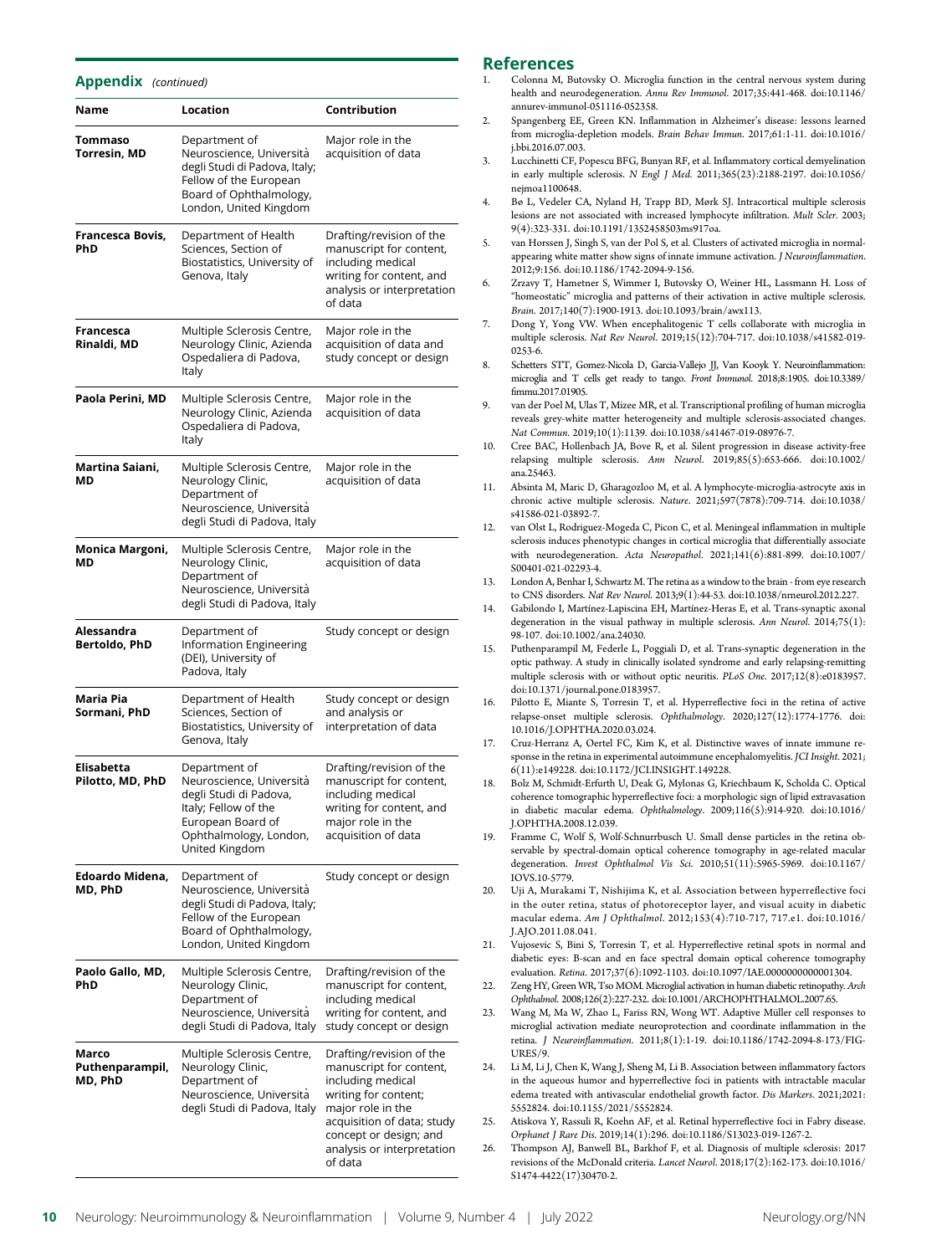- 27. Petzold A, Wattjes MP, Costello F, et al. The investigation of acute optic neuritis: a review and proposed protocol. Nat Rev Neurol. 2014;10(8):447-458. doi:10.1038/ nrneurol.2014.108.
- 28. Tewarie P, Balk L, Costello F, et al. The OSCAR-IB consensus criteria for retinal OCT quality assessment. PLoS One. 2012;7(4):e34823. doi:10.1371/journal.pone.0034823.
- 29. Aytulun A, Cruz-Herranz A, Aktas O, et al. APOSTEL 2.0 recommendations for reporting quantitative optical coherence tomography studies. Neurology.  $2021;97(2)$ : 68-79. doi:10.1212/WNL.0000000000012125.
- 30. Frizziero L, Parrozzani R, Midena G, et al. Hyperreflective intraretinal spots in radiation macular edema on spectral domain optical coherence tomography. Retina. 2016; 36(9):1664-1669. doi:10.1097/IAE.0000000000000986.
- 31. Tustison NJ, Avants BB, Cook PA, et al. N4ITK: improved N3 bias correction. IEEE Trans Med Imaging. 2010;29(6):1310-1320. doi:10.1109/TMI.2010.2046908.
- 32. Avants BB, Tustison NJ, Song G, Cook PA, Klein A, Gee JC. A reproducible evaluation of ANTs similarity metric performance in brain image registration. Neuroimage. 2011;54(3):2033-2044. doi:10.1016/j.neuroimage.2010.09.025.
- 33. Zhang Y, Brady M, Smith S. Segmentation of brain MR images through a hidden Markov random field model and the expectation-maximization algorithm. IEEE Trans Med Imaging. 2001;20(1):45-57. doi:10.1109/42.906424.
- 34. Battaglini M, Jenkinson M, De Stefano N. Evaluating and reducing the impact of white matter lesions on brain volume measurements. Hum Brain Mapp. 2012;33(9): 2062-2071. doi:10.1002/hbm.21344.
- 35. Smith SM. Fast robust automated brain extraction. Hum Brain Mapp. 2002;17(3): 143-155. doi:10.1002/hbm.10062.
- Jenkinson M, Bannister P, Brady M, Smith S. Improved optimization for the robust and accurate linear registration and motion correction of brain images. Neuroimage. 2002;17(2):825-841. doi:10.1016/S1053-8119(02)91132-8.
- 37. Rojkova K, Volle E, Urbanski M, Humbert F, Dell'Acqua F, Thiebaut de Schotten M. Atlasing the frontal lobe connections and their variability due to age and education: a spherical deconvolution tractography study. Brain Struct Funct. 2016;221(3): 1751-1766. doi:10.1007/s00429-015-1001-3.
- 38. Knier B, Schmidt P, Aly L, et al. Retinal inner nuclear layer volume reflects response to immunotherapy in multiple sclerosis. Brain. 2016;139(11):2855-2863. doi:10.1093/ BRAIN/AWW219.
- 39. Geloso MC, D'Ambrosi N. Microglial pruning: relevance for synaptic dysfunction in multiple sclerosis and related experimental models. Cells. 2021;10(3):686. doi: 10.3390/cells10030686.
- 40. Shen K, Reichelt M, Kyauk RV, et al. Multiple sclerosis risk gene Mertk is required for microglial activation and subsequent remyelination. Cell Rep. 2021;34(10):108835. doi:10.1016/j.celrep.2021.108835.
- 41. Rasmussen MK, Mestre H, Nedergaard M. The glymphatic pathway in neurological disorders. Lancet Neurol. 2018;17(11):1016-1024. doi:10.1016/S1474-4422(18) 30318-1.
- 42. Schreur V, Altay L, van Asten F, et al. Hyperreflective foci on optical coherence tomography associate with treatment outcome for anti-VEGF in patients with diabetic macular edema. PLoS One. 2018;13(10):e0206482. doi:10.1371/JOURNAL.PONE.0206482.
- 43. Saidha S, Sotirchos ES, Ibrahim MA, et al. Microcystic macular oedema, Thickness of the inner nuclear layer of the retina, and disease characteristics in multiple sclerosis: a retrospective study. Lancet Neurol. 2012;11(11):963-972. doi:10.1016/S1474- 4422(12)70213-2.
- Knier B, Schmidt P, Aly L, et al. Retinal inner nuclear layer volume reflects response to immunotherapy in multiple sclerosis. Brain. 2016;139(11):2855-2863. doi:10.1093/ brain/aww219.
- 45. Abegg M, Dysli M, Wolf S, Kowal J, Dufour P, Zinkernagel M. Microcystic macular edema: retrograde maculopathy caused by optic neuropathy. Ophthalmology. 2014; 121(1):142-149. doi:10.1016/j.ophtha.2013.08.045.
- 46. Nolan-Kenney RC, Liu M, Akhand O, et al. Optimal intereye difference thresholds by optical coherence tomography in multiple sclerosis: an international study. Ann Neurol. 2019;85(5):618-629. doi:10.1002/ANA.25462.
- 47. Nolan RC, Galetta SL, Frohman TC, et al. Optimal inter-eye difference thresholds in retinal nerve fiber layer thickness for predicting a unilateral optic nerve lesion in multiple sclerosis. J Neuroophthalmol. 2018;38(4):451-458. doi:10.1097/ WNO.0000000000000629.
- 48. Burggraaff MC, Trieu J, de Vries-Knoppert WAEJ, Balk L, Petzold A. The clinical spectrum of microcystic macular edema. Invest Ophthalmol Vis Sci. 2014;55(2): 952-961. doi:10.1167/iovs.13-12912.
- Petzold A. Retinal glymphatic system: an explanation for transient retinal layer volume changes? Brain. 2016;139(11):2816-2819. doi:10.1093/brain/aww239.